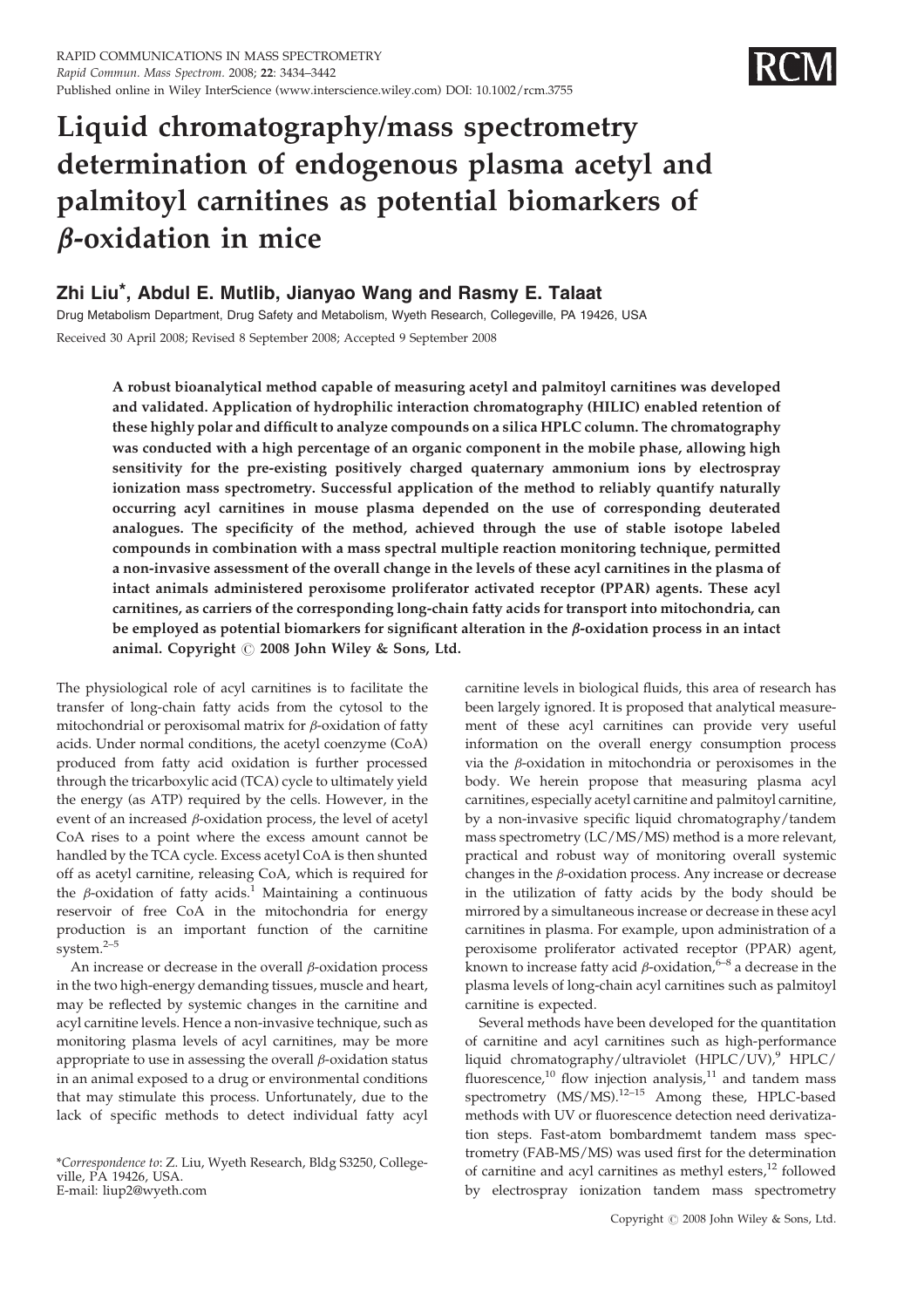

(ESI-MS/MS).<sup>13</sup> A LC/MS/MS method for the online extraction of acyl carnitines in plasma without derivatization that requires only precipitation and centrifugation has been published.<sup>14</sup> A quantitation of the short-, medium- and longchain acy lcarnitines from dried human blood spots by using 59 amu neutral loss (trimethylamine) LC/MS/MS was also reported.<sup>15</sup>

A rapid LC/MS/MS method, which relied on the use of a hydrophilic interaction chromatography (HILIC) column capable of retaining highly polar compounds, was developed to simultaneously quantify acetyl carnitine (I) and palmitoyl carnitine (II), as potential biomarkers of the  $\beta$ -oxidation process. Because of the presence of endogenous acyl carnitines, deuterated analogues of these compounds were used for quantitation purposes. The validation of the assay and the application of this method to assess changes in the fatty acyl carnitine levels in response to two PPAR agents, compounds A and B, with differing potencies will be reported in this paper. It is believed that this is the first publication linking the  $\beta$ -oxidation activity with the level of acyl carnitines.

## EXPERIMENTAL

#### Chemicals and reagents

Stable isotope labeled  $d_3$ -acetyl carnitine,  $d_3$ -palmitoyl carnitine and d<sub>3</sub>-octanoyl carnitine (internal standard) were obtained from Cambridge Isotope Laboratories, Inc. (Andover, MA, USA) and the structures are shown in Fig. 1. Non-labeled acetyl, palmitoyl carnitines and bovine serum albumin (BSA) were purchased from Sigma Aldrich (St. Louis, MO, USA). All solvents and reagents were of HPLC or analytical reagent grade and were purchased from EM Sciences (Gibbstown, NJ, USA).

#### Instruments

LC/MS/MS was performed using an Applied Biosystems Sciex API 4000 tandem triple quadrupole mass spectrometer interfaced via an ESI probe to a liquid chromatography system consisting of one Agilent 1100 solvent delivery unit (Agilent Technologies, Palo Alto, CA, USA) and a CTC high-throughput autosampler (Carrboro, NC, USA). An Atlantis HILIC silica column  $(50 \times 2.0 \text{ mm} \text{ i.d., } 4 \mu \text{m})$ , supplied by Waters (Milford, MA, USA), coupled with a  $0.5 \,\mu\text{m}$  in-line filter from Mod-Mac Analytical, Inc. (Chadds Ford, PA, USA), was used at ambient temperature. The protein precipitation was performed using a Tomtec Quadra 96-320 station (Hamden, CT, USA) and an Isolute PPT+ protein precipitation plate, supplied by Biotage AB (Charlottesville, VA, USA).

## Calibration curves

A stock solution of the deuterated analogues of I and II (1 mg/mL) was prepared in acetonitrile (ACN). This solution was further diluted with a mixture of ACN/water  $(1:1, v/v)$ to give a series of working standard solutions in order to prepare the plasma standards needed to construct the calibration curves. The internal standard,  $d_3$ -octanoyl carnitine (III), was also prepared as a stock solution (1 mg/ mL) in ACN. An internal standard working solution of 250 ng/mL was prepared by diluting the stock solution of III with a 1:1 ACN/water mixture and was used for all analyses. All stock and working standard solutions were stored at  $4^{\circ}$ C. The concentrations of the standards at the respective points on the calibration curves were 1, 2, 5, 10, 20, 100, 200, 900 and 1000 ng/mL in mouse plasma for the deuterated analogues of I and II, respectively. The quality control (QC) samples, at concentrations of 3, 80 and 800 ng/mL, in mouse plasma for the deuterated analogues of I and II were prepared similarly from different stock solutions. Aliquots (0.3 mL) of these QC samples were placed in 2.0 mL polypropylene tubes, stored at  $-70^{\circ}$ C in a freezer, and analyzed daily with study samples.

The calculated concentrations of the QC samples were compared on a day-to-day basis to assess the inter-day assay performance. Peak integration, regression and calculation of concentrations were computed using Analyst<sup>TM</sup> software (version 1.4.1). The calibration curve was constructed using a weighted  $(1/x^2)$  linear regression of the standard mouse plasma concentrations to measured peak-area ratios.

## Sample preparation

For each batch, a calibration curve, control blank samples and QC samples were used. A measured portion  $(50 \mu L)$  of each mouse plasma sample was placed in an individual well in a 1 mL 96-well collection plate. The following were added in succession:  $10 \mu L$  of calibrator spiking solution (standard curve only),  $10 \mu L$  of 50% ACN (excluding standards) and  $20 \mu L$  of internal standard working solution.



Figure 1. Structures of acetyl, palmitoyl,  $d_3$ -acetyl,  $d_3$ -palmitoyl and  $d_3$ -octanoyl (internal standard) carnitines.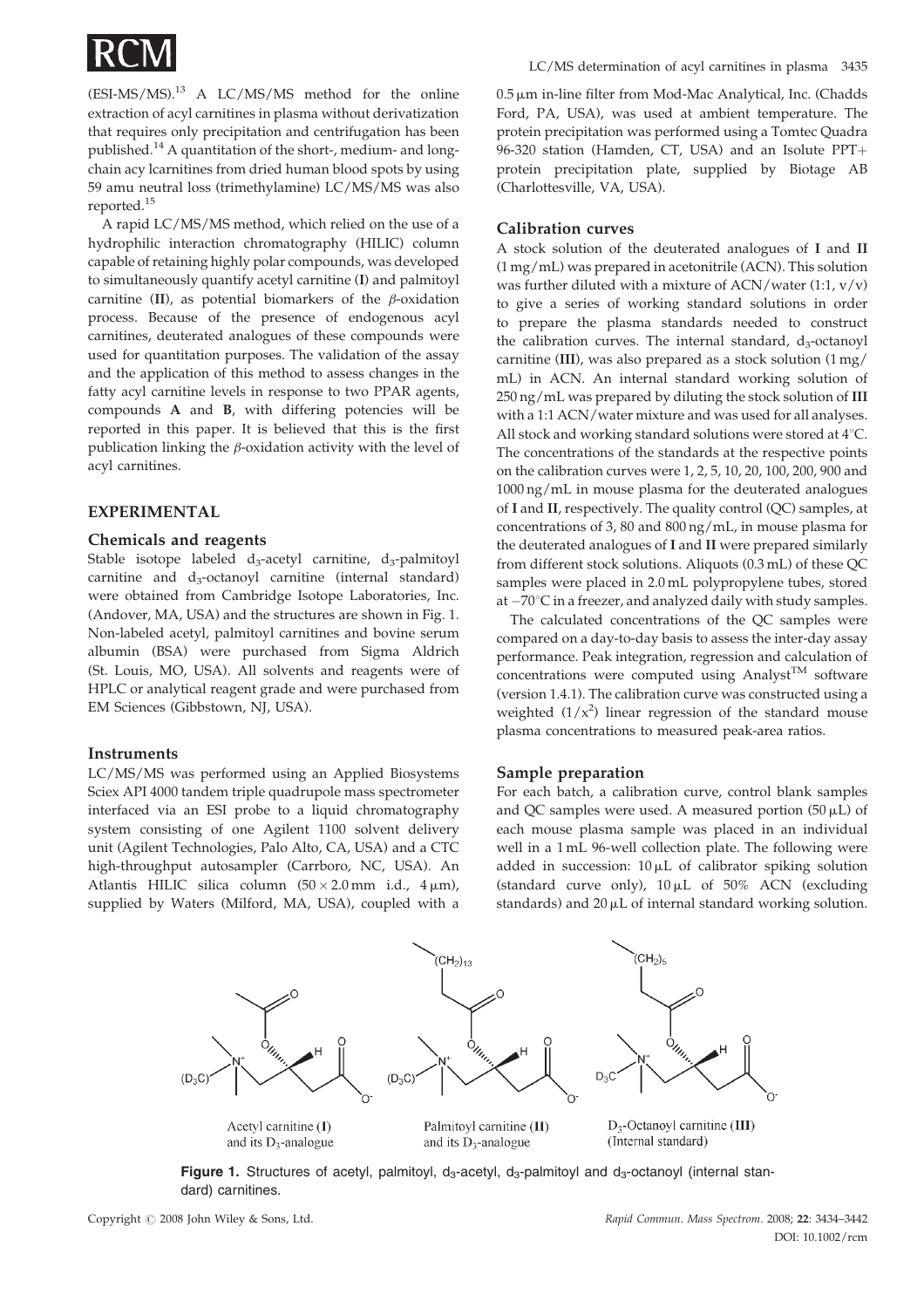The 96-well plate was vortexed for 30 s and then transferred to a Tomtec Quadra 96-320 for extraction. Using a protein precipitation filter plate (Isolute<sup>®</sup> PPT +, supplied by Biotage), the Tomtec dispensed  $200 \mu L$  of ACN to each well. The mouse plasma samples were then applied to the filter plate that was subsequently allowed to stand for 2 min. No vortex mixing was required. With a 96-well collection plate underneath, vacuum was then applied for 3 min. The filtrates were evaporated to dryness under nitrogen and the residue was reconstituted with 200  $\mu$ L of ACN/water (9:1, v/v). The plate was vortexed gently and sealed with a cap mat. An aliquot (10 $\mu$ L) of sample was injected onto an Atlantis HILIC silica column  $(50 \times 2.0 \text{ mm} \text{ i.d., } 4 \text{ }\mu\text{m} \text{ particle size}).$ 

## Chromatography and mass spectrometry conditions

HPLC separation was performed on an Atlantis HILIC silica column. A gradient condition with 5% of ACN in 5 mM ammonium acetate solution as aqueous phase (A) and 95% of ACN in 5 mM ammonium acetate solution as organic phase (B) was used. The initial mobile phase consisting of 90% B was delivered to the mass spectrometer at a flow rate of 0.4 mL/min. At 1 min, the gradient started at 90% B, decreased to 10% B over 1 min, and stayed at 10% B for 1 min, the post-run requilibrium time was 2 min, for a total runtime of 5 min. The retention times for compounds I, II, and III were between 2–3 min.

The analytes were detected using the positive multiple reaction monitoring (MRM) mode of the transitions  $m/z$  204 $\rightarrow$  145 for compound I ( $m/z$  207 $\rightarrow$  145 for its d<sub>3</sub>analogue),  $m/z$  400  $\rightarrow$  341 for compound II ( $m/z$  403  $\rightarrow$  341 for its d<sub>3</sub>-analogue), and  $m/z$  291 $\rightarrow$ 229 for compound III (internal standard), respectively. The instrument was operated at a turbo temperature of  $500^{\circ}$ C, nebulizing gas flow of rate of  $50 L/min$  and dwell time of  $100 ms$  per transition.

## Method validation

The quantitation range was  $1-1000$  ng/mL for both I and II in mouse plasma. A calibration curve containing both compounds was prepared on three separate days. The curves were fit by the  $1/x^2$  weighted linear regression method. Each analytical run included one calibration curve with nine different concentrations, control blank samples, and precision/accuracy QC samples (at low, mid and high concentration levels) in replicates of five. The precision and accuracy of the lower limit of quantitation (LLOQ) were examined by analyzing five replicates of 1 ng/mL concentration samples. Dilution of above quantitation limit (AQL) samples was performed in replicates of five by diluting 16000 ng/mL of AQL samples 20-fold with 4% BSA solution. The recovery of compounds I and II from mouse plasma was determined by comparing the mean peak areas of I and II (at three concentrations) spiked in control mouse plasma before extraction (pre-extraction samples) with the mean peak areas of samples spiked after extraction (post-extraction samples) at equivalent concentrations. The effect of ion suppression was determined by spiking the compounds I and II into control mouse plasma samples after the extraction procedure (post-extraction samples). The samples were assayed and the



mean peak area responses at each concentration were compared to the mean peak areas of samples spiked with the compounds I and II in neat (matrix-free) solutions at equivalent concentrations. Carryover was determined by injecting an extracted control plasma sample immediately following the highest calibrator. The bench-top stability of I and II in mouse plasma was determined by storing low and high concentration QC samples for 4 h at room temperature and under normal light conditions prior to extraction. The freeze/thaw (F/T) stability of compounds I and II in mouse plasma was determined by subjecting low and high concentration QC samples to three F/T cycles before processing.

#### Data management and quantitation

To quantify acetyl and palmitoyl carnitines using the stable isotope labeled surrogate calibrator, it was necessary to process the calibrators and study samples separately during the quantitation. From the Sciex Analyst software quantitation wizard, the calibrators and quality control samples were processed first with the transitions of deuterated analogues of I and II (e.g.  $m/z$  207  $\rightarrow$  145 for the d<sub>3</sub>-analogue of acetyl carnitine and  $m/z$  403  $\rightarrow$  341 for the d<sub>3</sub>-analogue of palmitoyl carnitine). Next, all study samples were processed with the transitions of unlabeled I and II. The saved electronic result files were then imported into the Watson DM laboratory information management system (LIMS) for the regression and calculation of concentrations. The chromatographic peaks of unlabeled and stable isotope labeled acetyl and palmitoyl carnitines were integrated using Analyst software (version 1.4.1) with a smooth factor of 1. Quantitation was based on linear regression analysis of calibration curves (weighted  $1/x^2$ ) using the calibrator to internal standard peak area ratio vs. nominal concentration utilizing Watson LIMS software (version 7.0.0.01).

#### Animal studies

Male mice (CD-1) weighing between 15–20 g were used for the studies. Groups of mice (3 animals/group) were dosed orally with dosing vehicle, Methocell/Tween 80 (0.5%:2%), and 20 mg/kg of test compound A, a PPAR agent. Studies were conducted for either a single day, whereby animals were sacrificed within 24 h after a single dose, or for 7 days in which animals received a daily dose of test compound or vehicle until sacrificed. Animals dosed with either dosing vehicle or test compound were sacrificed at 0, 1, 4, 8 and 24 h post-dosing on day 1 or day 7 of the study. Blood samples, collected by cardiac puncture at the time of sacrifice, were processed to obtain plasma which was immediately stored frozen at  $-70^{\circ}$ C until analysis.

Plasma samples were also obtained from a 14-day toxicokinetic study in which mice were dosed with a second test compound, B, also known to be a potent PPAR agent and capable of inducing changes in the  $\beta$ -oxidation process in mice. Compound **B** was administered orally by gavage to male CD-1 mice (3 animals/group) at dosages of 0.3, 1, and  $3 \frac{mg}{kg}$  day once daily for 14 consecutive days.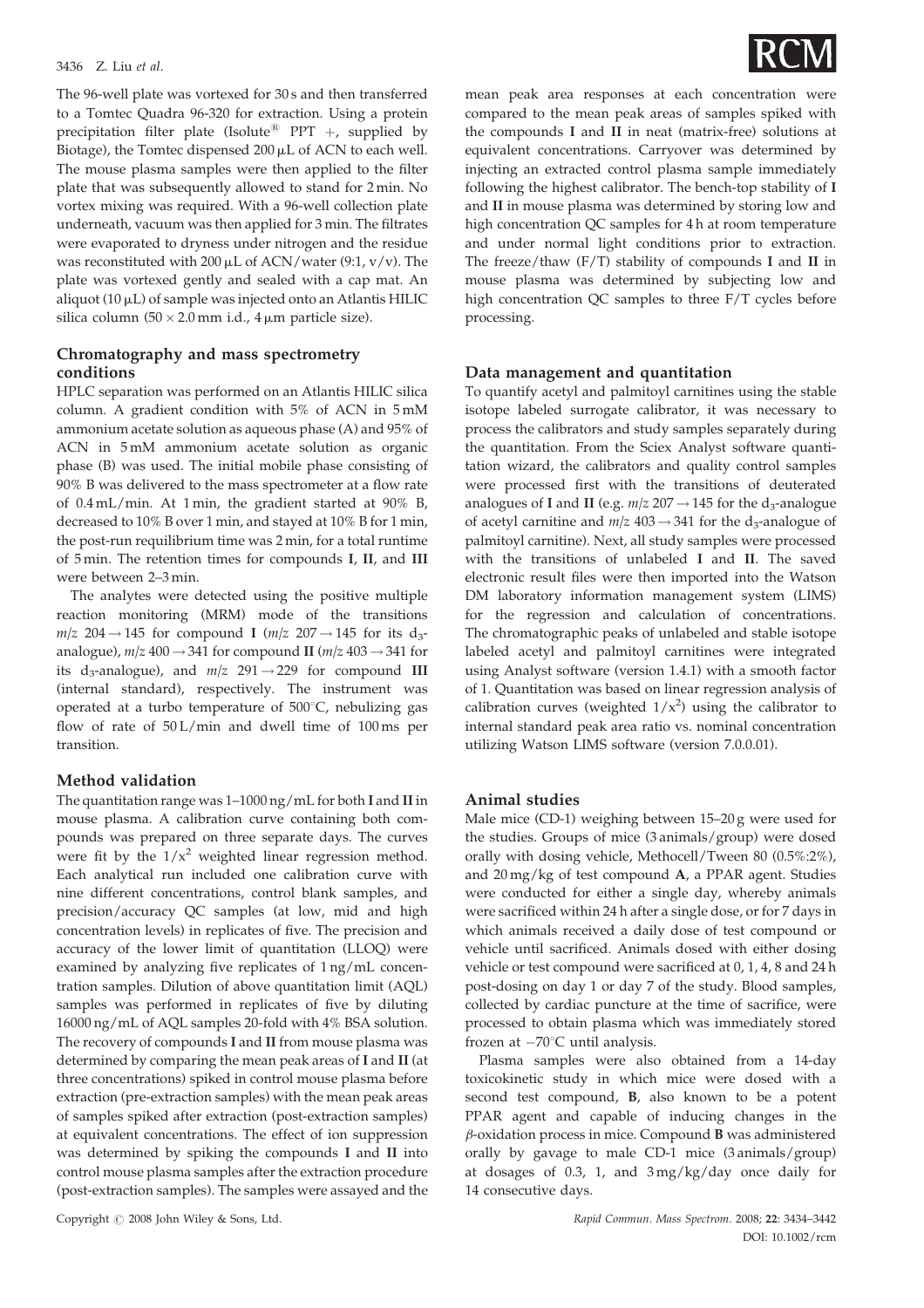

### RESULTS AND DISCUSSION

## Method development

Due to the fact that acetyl and palmitoyl carnitines are present endogenously in biological fluids, it is difficult to use plasma as a matrix for the preparation of calibration curves. Even though dialyzed plasma can be used as an alternate matrix, it is usually not easy to prepare. In order to circumvent this problem, deuterated analogues of acetyl and palmitoyl carnitines were used to prepare standard calibration curves. As part of the validation process, it was imperative to demonstrate that the mass spectral response of the stable isotope labeled analogues was identical to the naturally occurring carnitines. The experimental results (Table 1) showed that the peak area ratios of these carnitines and their  $d_3$ -analogues to the internal standard  $(d_3$ -octanoyl carnitine) were identical. Therefore, it was reliable to quantify the concentrations of naturally occurring acetyl carnitine (I) and palmitoyl carnitine (II) in plasma using calibration curves prepared using the deuterated analogues. Several investigators have used this approach in the past to quantify endogenous biomarkers.<sup>12,16</sup>

## Application of the deuterated analogues of acetyl carnitine  $(I)$  and palmitoyl carnitine  $(II)$  to quantify endogenous acetyl and palmitoyl carnitine

Both  $d_3$ -acetyl carnitine and  $d_3$ -palmitoyl carnitine were used to prepare standard curves in the range 1–1000 ng/mL of plasma. The deuterated analogues were used so that the endogenous levels of acetyl carnitine (I) and palmitoyl carnitine (II) could be measured.

## MS/MS optimization

Quantitation was conducted by operating the mass spectrometer in the positive ion mode. The mass spectrometer was programmed to transmit the protonated molecules (precursor) through the first quadrupole (Q1). Following collision-induced dissociation (fragmentation) in the collision cell with nitrogen gas, product ions were transmitted through the third quadrupole (Q3). The positive ion full scans of I, II and III indicated the presence of the molecular ion  $[M^+]$  as the predominant ion for each compound, with  $m/z$  values of 204 (207 for the d<sub>3</sub>-analogue), 400 (403 for the d<sub>3</sub>-analogue) and 291 for **I**, **II** and **III** (internal standard), respectively. The fragment ions observed at  $m/z$  145 for I and its d<sub>3</sub>-analogue,  $m/z$  341 for II and its d<sub>3</sub>-analogue, and  $m/z$  229 for III could be attributed to the loss of trimethylamine  $(C_3H_7N)$  group from the molecular ion. Multiple reaction monitoring of the precursor  $\rightarrow$  product ion transitions at  $m/z$  204 $\rightarrow$  145 for compound I,  $m/z$  400 $\rightarrow$  341 for compound II, and  $m/z$  291  $\rightarrow$  229 for compound III, respectively, permitted sensitive and selective detection of the analytes and internal standard.

## Chromatography

Various bonded phases including ODS (C18), Octyl (C8), phenyl, silica and CN were evaluated in an attempt to achieve a satisfactory peak shape for the analytes of interest. Among them, the Atlantis HILIC silica column  $(50 \times 2.0 \text{ mm})$ i.d.,  $4 \mu m$ ) provided the best overall chromatographic separation and peak shape. In HILIC, first introduced by Alpert in  $1990$ ,<sup>17</sup> a mobile phase which contains a high concentration of organic (non-polar) solvent and a low concentration of aqueous (polar) solvent is used. The aqueous portion constitutes a strong solvent and hence the compound elution takes place in the order of increasing hydrophilicity. The retention mechanism of HILIC is the partitioning of the polar analyte between the water-rich stationary phase and the water-poor mobile phase. On a silica stationary phase, polar bases can also undergo weak exchange with the negatively charged silanols. This combination of partitioning and cation exchange results in retention of the highly polar compounds that circumvents some of the problems associated with reversed-phase chromatography such as low retention or phase collapse (dewetting). In this assay, a HILIC silica column was selected for the method development because it was suitable for the separation of polar and ionic compounds such as acylcarnitines containing quaternary amine functional groups. The reconstituting solvent, consisting of 90% ACN, has a significant effect on the resolution of the analytes and sensitivity. Hence, the analytes were concentrated as a

Table 1. Peak area ratios of acetyl carnitine (I) and palmitoyl carnitine (II) and their d<sub>3</sub>-analogues to the internal standard (d<sub>3</sub>octanoyl carnitine)

|       |               | Acetyl carnitine $(ng/mL)$    |             | $d_3$ -Acetyl carnitine (ng/mL)    |             |             |  |
|-------|---------------|-------------------------------|-------------|------------------------------------|-------------|-------------|--|
|       | Low OC $3.00$ | Mid OC 80.0                   | High QC 800 | Low QC 3.00                        | Mid QC 80.0 | High QC 800 |  |
| Mean  | 0.0235        | 0.577                         | 3.77        | 0.0245                             | 0.614       | 4.00        |  |
| SD.   | 0.00147       | 0.00782                       | 0.0466      | 0.000493                           | 0.0137      | 0.0327      |  |
| CV(%) | 6.3           | 1.4                           | 1.2         | 2.0                                | 2.2         | 0.8         |  |
| n     | 5             | 5                             | 5           | 5                                  | 5           | 5           |  |
|       |               | Palmitoyl carnitine $(ng/mL)$ |             | $d_3$ -Palmitoyl carnitine (ng/mL) |             |             |  |
|       | Low QC $3.00$ | Mid QC 80.0                   | High QC 800 | Low QC 3.00                        | Mid QC 80.0 | High QC 800 |  |
| Mean  | 0.00424       | 0.102                         | 0.688       | 0.00415                            | 0.0985      | 0.727       |  |
| SD.   | 0.000188      | 0.00337                       | 0.0240      | 0.000482                           | 0.00106     | 0.0173      |  |
| CV(%) | 4.4           | 3.3                           | 3.5         | 11.6                               | 1.1         | 2.4         |  |
| n     | 5             | 5                             | 5           | 5.                                 | 5           | 5           |  |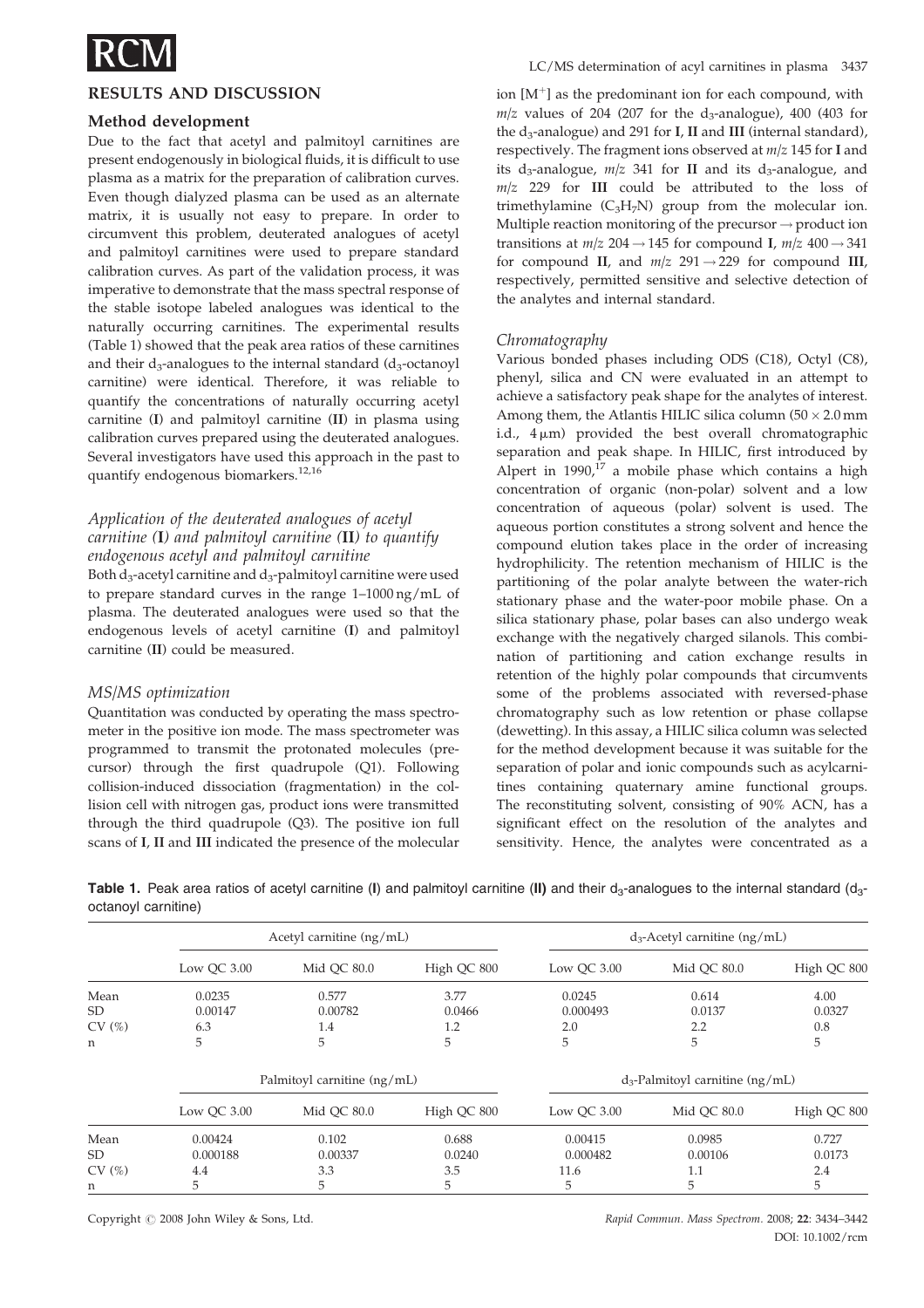#### 3438 Z. Liu et al.

narrow band at the beginning of the column to give sharp peaks. The addition of 5 mM ammonium acetate solution instead of water resulted in more reproducible retention times and higher sensitivity on repeated injections. Peak shapes and retention times were optimized at a flow rate of 0.4 mL/min. The HILIC column used for this assay showed good peak shape and retention time stability throughout the analysis. The excellent column stability is attributed to the use of aqueous organic mobile phase, which washes off endogenous compounds, thus avoiding their accumulation on the column.

#### Sample preparation

A protein precipitation technique was used to extract compounds I, II and the internal standard (III) from plasma samples. However, unlike the traditional centrifugationbased technique, which involves precipitation in vials or collection plates followed by centrifugation and analysis of the supernatants, the protein precipitation followed by filtration (96-well format) in one step was used as a highthroughput, easy to automate alternative. The functionalized bottom frit holds up organic solvents, allowing the precipitating solvent to be dispensed into each well prior to sample addition. This 'solvent first' methodology is optimal for both high efficiency protein precipitation and automation, since the solvent first approach negates the need for vortex mixing. The system has an optimized porosity distribution and acts as a depth filter, retaining the precipitated protein without the potential for well blockage.



#### Validation of the assay method

#### Specificity

Six different lots of control mouse plasma were screened and no interfering peaks were observed at the retention times corresponding to compounds I–III. Typical chromatograms of an extracted control mouse plasma blank and plasma spiked with compounds I and II at 800 ng/mL (High QC) are illustrated in Figs. 2 and 3. The retention times of I, II, and III are 2.8, 2.4 and 2.5 min, respectively.

#### Linearity

A regression analysis of the peak area ratio versus concentration showed linearity over the 1–1000 ng/mL range for mouse plasma. The calibration curves were calculated using weighted linear regression, with weight  $= 1/x^2$  in the equation,  $y = ax + b$ , where y is the peak area ratio of analyte to internal standard, a is the slope of calibration curve, b is constant, and  $x$  is the analyte concentration  $(ng/mL)$ . Coefficients of determination  $(r^2)$  of 0.9890 or better were obtained in the validation experiments. The linear regression parameters obtained from three separate calibration curves of d<sub>3</sub>-acetyl and d<sub>3</sub>-palmitoyl carnitines is summarized in Table 2.

#### Lower limit of quantitation

The lower limit of quantitation (LLOQ) is defined as the lowest concentration on the calibration graph for which an acceptable accuracy (nominal  $\pm 20\%$ ) and precision (<20%) coefficient of variation (CV)) were obtained. The current assay had an LLOQ of 1 ng/mL in mouse plasma based on



Figure 2. Representative chromatograms of extracted and spiked blank plasma sample.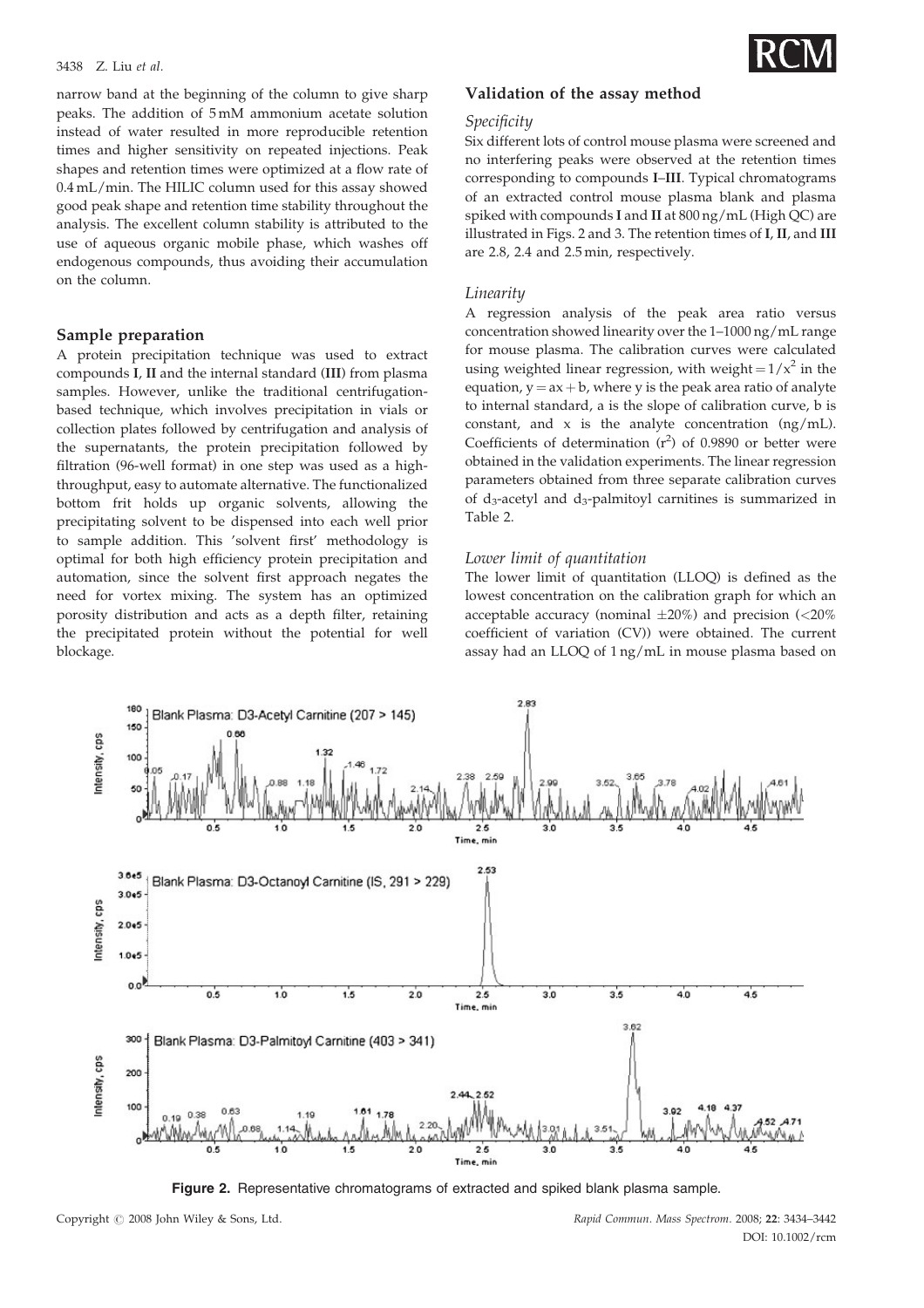



Figure 3. Representative chromatograms of extracted High QC sample.

the analysis of  $50 \mu L$  of plasma sample and the signal/noise (S/N) ratio is more than 5. For compound I, the CV and bias values for replicate  $(n = 5)$  samples prepared at  $1 \text{ ng/mL}$ (LLOQ) were 8.1% and -8.5%, respectively. For compound II, the CV and bias values for replicate  $(n=5)$  samples prepared at a concentration of 1 ng/mL (LLOQ) in mouse plasma were 11.2% and –2.5%, respectively.

#### Precision and accuracy

To test the precision and accuracy of this assay, QC samples at low, mid and high concentrations were prepared and interpolated against the respective calibration curve. The intra- and inter-day precision and accuracy were determined by calculating daily and overall CV and bias values for validation study sample sets that were assayed in three analytical runs. For compound I, the intra-day CV and bias

Table 2. Linear regression parameters obtained from the calibration curves of deuterated analogues of acetyl carnitine (I) and palmitoyl carnitine (II) in mouse plasma

|                 |         | $d_3$ -Acetyl carnitine<br>(ng/mL) |        | $d_3$ -Palmitoyl<br>carnitine $(ng/mL)$ |                                      |       |  |
|-----------------|---------|------------------------------------|--------|-----------------------------------------|--------------------------------------|-------|--|
| Batch No. Slope |         | Intercept                          | $r^2$  | Slope                                   | Intercept                            | $r^2$ |  |
| $\mathbf{1}$    | 0.00114 | 0.000243                           | 0.9890 |                                         | 0.000802 0.0000459 0.9892            |       |  |
| 2               | 0.00114 | 0.000641                           | 0.9892 | 0.000911                                | 0.000154 0.9914                      |       |  |
| 3               | 0.00138 | 0.0000908 0.9902                   |        | 0.000877                                | 0.0000448 0.9938                     |       |  |
| Mean            | 0.00122 | 0.000325                           | 0.9895 |                                         | 0.000863 0.0000816 0.9915            |       |  |
| SD.             |         | 0.000139 0.000284                  |        |                                         | 0.000643 0.0000558 0.0000627 0.00230 |       |  |
| CV(%)           | 0.11    |                                    |        | 0.06                                    |                                      |       |  |
| n               | 3       | З                                  | 3      | 3                                       | 3                                    | З     |  |

values ranged from  $1.5\%$  to  $9.5\%$  and  $-17.7\%$  to  $0.2\%$ , respectively. The overall inter-day CV and bias values ranged from 6.5% to 7.7% and -14.6% to -5.3%, respectively (Table 3). For compound II, the intra-day CV and bias values ranged from 2.3% to 6.5% and -18.2% to -2.7%, respectively. The overall inter-day CV and bias values ranged from 6.1% to 7.6% and  $-13.6\%$  to  $-8.8\%$ , respectively (Table 3).

#### Recovery

The recovery of compounds I and II from mouse plasma was determined by comparing the mean peak areas of I and II (at three concentrations) spiked in control mouse plasma before extraction (pre-extraction samples) with the mean peak areas of samples spiked after extraction (post-extraction samples) at equivalent concentrations. The mean recoveries were 87.8% and 85.4% for compounds I and II, respectively. The recovery of the internal standard (III) was 88.7%, determined in the same manner.

#### Matrix effect and carryover

The matrix effect was determined by spiking the compounds I and II into control mouse plasma samples after the extraction procedure (post-extraction samples). The samples were assayed and the mean peak area responses at each concentration were compared to the mean peak areas of samples spiked with the compounds I and II in neat (matrixfree) solutions at equivalent concentrations. There was no significant signal suppression due to matrix effect during the ionization process. The average matrix effects measured were 0.843 and 0.826 for compounds I and II (at three concentration levels), respectively. Similarly, the matrix effect for the internal standard (III) was 0.844. These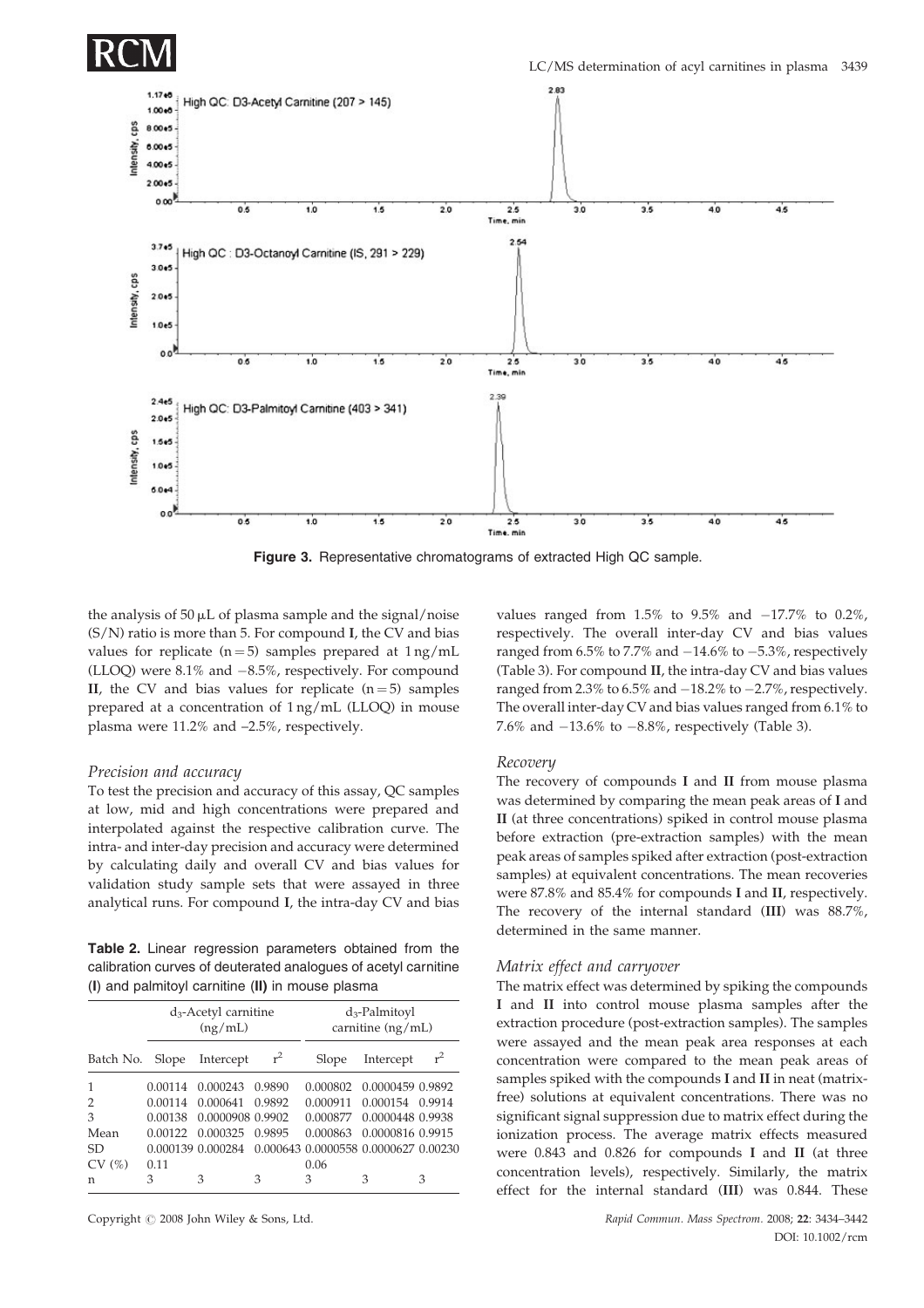

| Table 3. Intra- and inter-day precision and accuracy determination of deuterated analogues of acetyl carnitine (I) and palmitoyl |  |  |  |  |  |
|----------------------------------------------------------------------------------------------------------------------------------|--|--|--|--|--|
| carnitine (II) spiked in mouse plasma                                                                                            |  |  |  |  |  |

|           |              |               | $d_3$ -Acetyl carnitine (ng/mL) |             | $d_3$ -Palmitoyl carnitine (ng/mL) |             |             |  |
|-----------|--------------|---------------|---------------------------------|-------------|------------------------------------|-------------|-------------|--|
| Batch No. |              | Low QC $3.00$ | Mid OC 80.0                     | High QC 800 | Low OC $3.00$                      | Mid OC 80.0 | High QC 800 |  |
|           | Mean         | 2.74          | 78.4                            | 760         | 2.75                               | 77.2        | 779         |  |
|           | CV(%)        | 3.0           | 1.7                             | 3.4         | 6.5                                | 3.1         | 3.0         |  |
|           | Bias $(\%)$  | $-8.7$        | $-1.9$                          | $-5.0$      | $-8.3$                             | $-3.4$      | $-2.7$      |  |
| 2         | Mean         | 2.47          | 80.2                            | 773         | 2.45                               | 72.4        | 673         |  |
|           | CV(%)        | 9.5           | 3.9                             | 2.3         | 5.7                                | 5.1         | 2.3         |  |
|           | Bias $(\%)$  | $-17.7$       | 0.2                             | $-3.3$      | $-18.2$                            | $-9.5$      | $-15.8$     |  |
| 3         | Mean         | 2.60          | 68.7                            | 682         | 2.57                               | 69.1        | 718         |  |
|           | CV(%)        | 3.2           | 1.5                             | 4.6         | 6.5                                | 4.3         | 3.5         |  |
|           | Bias $(\%)$  | $-13.4$       | $-14.1$                         | $-14.8$     | $-14.4$                            | $-13.6$     | $-10.2$     |  |
|           | Overall Mean | 2.60          | 75.8                            | 738         | 2.59                               | 72.9        | 723         |  |
|           | CV(%)        | 7.7           | 7.3                             | 6.5         | 7.6                                | 6.1         | 6.8         |  |
|           | Bias $(\%)$  | $-14.6$       | $-5.3$                          | $-7.7$      | $-13.6$                            | $-8.8$      | $-9.6$      |  |

negative values indicate a small ion suppression effect present from the plasma matrix. However, the matrix did not adversely affect the precision, accuracy, sensitivity, or selectivity of the assay as all validation acceptance criteria were met. Carryover was determined by injecting an extracted control plasma sample immediately following the highest calibrator. No such carryover was observed in this assay.

## Dilution integrity

Dilution of above limit of quantitation (AQL) samples was accomplished by diluting 16000 ng/mL of AQL samples 20 fold with 4% BSA solution. For compound I, the CV and bias values for replicate ( $n = 5$ ) samples were 2.1% and  $-7.8\%$ , respectively. For compound II, the CV and bias values for replicate ( $n = 5$ ) samples were 2.5% and 4.7%, respectively.

## Stability

All stability experiments were performed with two different concentration levels (3.00 and 800 ng/mL) in five replicates. Compounds I and II were found to be stable in mouse plasma for at least 4 h at ambient temperature. After 4 h at ambient temperature, the concentration of I decreased 7.9% and 7.8% at the low and high concentrations, respectively, from their corresponding nominal concentrations. Similarly, the concentration of II decreased 6.2% and 13.7% at the low and high concentrations, respectively, from their corresponding nominal concentrations after 4 h at ambient temperature. The stability of I and II to repeated freeze/thaw (F/T) cycles was also examined using the spiked mouse plasma samples. After three F/T cycles, the proportion of I remaining, relative to the nominal values, was 86.7 and 95.1% for low and high concentrations, respectively. The proportion of II remaining, relative to the nominal values, was 98.6 and 90.6% for low and high concentrations, respectively, after three F/T cycles. Compounds I and II in mouse plasma can, therefore, tolerate at least three F/T cycles without significant degradation.

## Application of the validated analytical method

The validated method was successfully used to analyze over 500 plasma samples to assess the relative levels of acetyl and palmitoyl carnitines in plasma of mice dosed with PPAR agents. Measurement of acyl carnitines was conducted to confirm the increase in the  $\beta$ -oxidation process in response to single and multiple administrations of PPAR agents. Analysis of control mouse plasma samples taken at various time points from mice showed some expected variation in the control levels of acetyl and palmitoyl carnitines over a 7-day period (Tables 4 and 5). It appears that the concentration of acetyl carnitine fluctuated slightly during the course of the day and after 7 days of administering dosing vehicle. The average plasma concentration of acetyl carnitine in control plasma on day 1 was found to be 12900 ng/mL, as compared to 11500 ng/mL on day 7. Upon administration of compound A, at 20 mg/kg, the level of acetyl carnitine did not change much from the control values on day 1, except at the 24-h time point, where it showed a significant increase ( $p < 0.05$ ) as compared to control values at the same time point. This elevated level of acetyl carnitine was sustained on day 7 after the animals were administered multiple doses of compound A, suggesting that the effect of the compound which was discernable at 24 h after the first dose continued with multiple dosing (Table 4). On day 7, the average plasma concentration of acetyl carnitine was 17 500 ng/mL, which was higher than the average control value.

The average plasma concentration of palmitoyl carnitine on day 1 was 138 ng/mL as compared to the day 7 value of 153 ng/mL in vehicle-treated animals (Table 5). On administrating compound A at 20 mg/kg, a dramatic drop (approximately 50% of the average control value) in the level of palmitoyl carnitine was observed at 24 h after the first dose. This reduction in the palmitoyl carnitine level was sustained at all time points on day 7 after multiple administration of the compound (Table 5).

Compound B, which is a more potent PPAR agent, showed a greater than two-fold increase in the acetyl carnitine levels as compared to control values at all doses studied. Furthermore, the magnitude of change in the acetyl carnitine levels appeared similar at all doses. The effect on plasma acetyl and palmitoyl carnitine concentration was more dramatic with compound B than with compound A (Tables 4 and 5). Similar to what was observed with compound A, a sustained reduction in the palmitoyl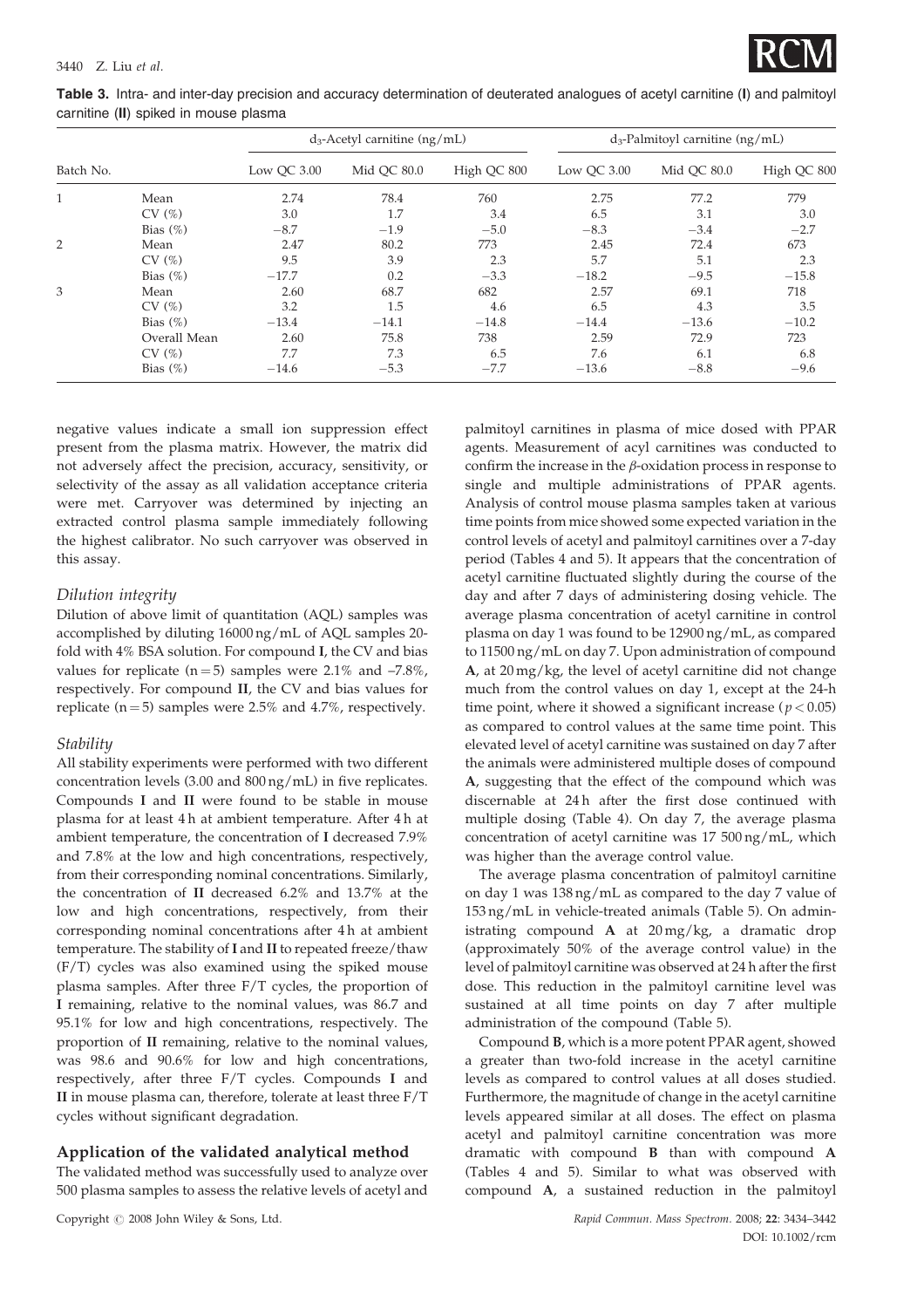

Table 4. Acetyl carnitine concentrations<sup>a</sup> (ng/mL) in plasma of mice at various time points after single and multiple doses of vehicle and PPAR test compounds

| Time (h)       | Vehicle  |                 | Compound $A(20mg/$<br>kg) |        | Compound $\bf{B}$                  |                                |                                    |
|----------------|----------|-----------------|---------------------------|--------|------------------------------------|--------------------------------|------------------------------------|
|                | Day $1b$ | Day $7^{\rm b}$ | Day 1                     | Day 7  | Day 14<br>$(0.3 \,\mathrm{mg/kg})$ | Day 14<br>$(1 \,\text{mg/kg})$ | Day 14<br>$(3.0 \,\mathrm{mg/kg})$ |
| $\overline{0}$ | 13100    | 10500           | 14100                     | 19600* |                                    |                                |                                    |
|                | 15400    | 12100           | 12700                     | 17100* | 28300**                            | 24500**                        | $22000^{b**}$                      |
| 4              | 12700    | 7500            | 13000                     | 15500  | 28100*                             | $25100**$                      | 24900*                             |
| 8              | 10600    | 13900           | 11600                     | 17500* | 27700**                            | 27800**                        | $31800^{b**}$                      |
| 24             | 12500    | 13500           | $20000*$                  | 18000  | 25500**                            | $20900**$                      | 18000**                            |
| Average        | 12900    | 11500           | 14300                     | 17500  | 28900                              | 25100                          | 23200                              |

\*Significant difference ( $p < 0.05$ ) as compared to the concentrations of acetyl carnitine present in the vehicle-dosed animals at the same time point

on the respective day. Two-sample *t*-test assuming equal variance was used to calculate the *p*-values.<br>\*\*Significant difference ( $p < 0.05$ ) as compared to the concentrations of acetyl carnitine present in the vehicle-do comparisons were made with the day 7 acetyl carnitine vehicle control concentrations at or nearest the closest time point.

<sup>a</sup> Samples from three animals (n = 3) at each time point were analyzed to obtain the average concentrations. b<br><sup>b</sup> Average of two samples, as insufficient number of animals to obtain standard deviation values

— Samples not taken at these times.

Table 5. Palmitoyl carnitine concentrations<sup>a</sup> (ng/mL) in plasma of mice at various time points after single and multiple doses of vehicle and PPAR test compounds

| Vehicle        |       |       | Compound A $(20 \,\text{mg})$<br>kg) |       | Compound <b>B</b>                |                                |                                  |  |
|----------------|-------|-------|--------------------------------------|-------|----------------------------------|--------------------------------|----------------------------------|--|
| Time (h)       | Day 1 | Day 7 | Day 1                                | Day 7 | Day 14<br>$(0.3 \,\text{mg/kg})$ | Day 14<br>$(1 \,\text{mg/kg})$ | Day $14$<br>$(3 \,\text{mg/kg})$ |  |
| $\overline{0}$ | 89    | 118   | 104                                  | $67*$ |                                  |                                |                                  |  |
|                | 130   | 157   | 121                                  | $58*$ | 122                              | $53***$                        | $55***$                          |  |
| 4              | 166   | 113   | 126                                  | $66*$ | 141                              | $62***$                        | $62***$                          |  |
| 8              | 139   | 214   | 122                                  | $73*$ | 162                              | $74***$                        | $40^{b**}$                       |  |
| 24             | 167   | 162   | $61*$                                | $71*$ | $64***$                          | $49^{**}$                      | $34***$                          |  |
| Average        | 138   | 153   | 107                                  | 54    | 121                              | 62                             | 46                               |  |

"Significant difference ( $p < 0.05$ ) as compared to the concentrations of palmitoyl carnitine present in the vehicle-dosed animals at the same time point on the respective day. Two-sample *t*-test assuming equal variance was used to calculate the *p*-values.<br>\*\*Significant difference ( $p < 0.05$ ) as compared to the concentrations of palmitoyl carnitine present in the v

comparisons were made with the day 7 palmitoyl carnitine vehicle control concentrations at or nearest the closest time point.

<sup>a</sup> Samples from three animals (n = 3) at each time point were analyzed to obtain the average concentrations. <sup>b</sup>Only one sample at this time point available for analysis.

— Samples not taken at these times.

carnitine level was observed at 1 and 3 mg/kg doses of compound B after 14 days of dosing. It is interesting to note that, at 0.3 mg/kg, the level of palmitoyl carnitine remained at the control value through 8 h post-dose and only decreased at 24 h post-dose. Besides day 1 and day 14 sampling, no other samples were obtained.

Hence it appears that the trend observed in the increase and decrease of acetyl and palmitoyl carnitines, respectively, in plasma of mice was reproducible with at least two PPAR agents capable of modulating the  $\beta$ -oxidation process. The data obtained from these studies suggested that, due to an increase in the  $\beta$ -oxidation process, the levels of palmitoyl carnitine had decreased substantially as it was being fed into the  $\beta$ -oxidation machinery of mitochondria and peroxisomes. A corresponding increase in the levels acetyl carnitine was also observed and was particularly pronounced with the more potent PPAR agent, compound B.

# **CONCLUSIONS**

A robust bioanalytical method capable of measuring polar acetyl and palmitoyl carnitines was developed and validated. The specificity of the method achieved through multiple reaction monitoring of the analytes allows a noninvasive assessment of the overall change in the  $\beta$ -oxidation process to be made in an intact animal responding to a drug such as a PPAR agent. The LC/MS method can be used to simultaneously monitor the acetyl and palmitoyl carnitines. Further studies are being conducted to fully validate the quantification of these acyl carnitines in plasma of various species.

The effects of PPAR agents are an area of active research. While it is understood that these agents affect the  $\beta$ -oxidation process, as one of their primary pharmacological targets, the consequences of long-term administration of such